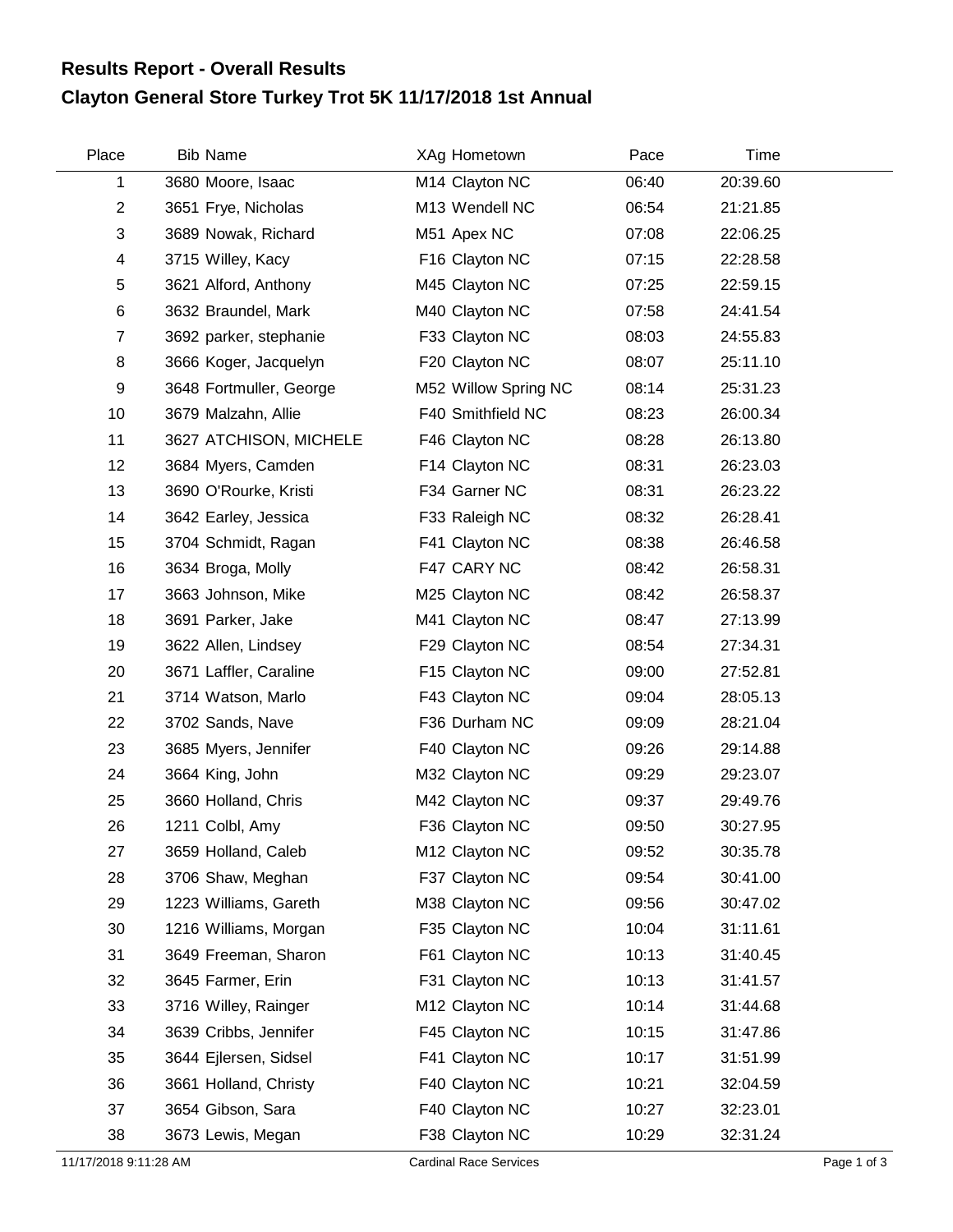| Place | <b>Bib Name</b>             | XAg Hometown         | Pace  | Time        |  |
|-------|-----------------------------|----------------------|-------|-------------|--|
| 39    | 3631 Braundel, Erin         | F40 Clayton NC       | 10:30 | 32:31.69    |  |
| 40    | 3652 Galavotti, Marisa      | F40 Clayton NC       | 10:56 | 33:52.53    |  |
| 41    | 3626 Ashworth, Angela       | F36 Clayton NC       | 11:09 | 34:33.38    |  |
| 42    | 3665 King, Katie            | F29 Smithfield NC    | 11:20 | 35:06.65    |  |
| 43    | 3693 Phelps, Amy            | F39 Clayton NC       | 11:24 | 35:20.53    |  |
| 44    | 3638 Champion, Emily        | M26 Clayton NC       | 11:28 | 35:31.79    |  |
| 45    | 3637 Champion, Cheryl       | F52 Clayton NC       | 11:28 | 35:31.95    |  |
| 46    | 3672 Lewis, Mary            | F28 Cary NC          | 11:28 | 35:32.46    |  |
| 47    | 3703 Scheib, Katherine      | F28 Clayton NC       | 11:28 | 35:32.76    |  |
| 48    | 3683 Moore, Olivia          | F10 Clayton NC       | 11:29 | 35:37.25    |  |
| 49    | 3713 Wasilewski, Kristy     | F29 Apex NC          | 11:30 | 35:38.58    |  |
| 50    | 1225 Scarwid, Liz           | F33 Norcross GA      | 11:33 | 35:47.50    |  |
| 51    | 3635 BURNS, JOHN            | M59 Willow Spring NC | 11:33 | 35:48.78    |  |
| 52    | 3624 Anderson, Melissa      | F42 Clayton NC       | 11:38 | 36:04.67    |  |
| 53    | 3699 Revell, Tasha          | F39 Selma NC         | 11:38 | 36:05.08    |  |
| 54    | 3700 Roberts, Kelly         | F37 Clayton NC       | 11:38 | 36:05.10    |  |
| 55    | 3630 Boyette, Tracy         | F35 Clayton NC       | 11:41 | 36:12.29    |  |
| 56    | 3668 Koger, Tammy           | F52 Clayton NC       | 11:44 | 36:22.41    |  |
| 57    | 3667 Koger, John            | M54 Clayton NC       | 11:44 | 36:23.83    |  |
| 58    | 3688 Nguyen, Trang          | F55 Durham NC        | 11:45 | 36:26.89    |  |
| 59    | 3718 Zillioux, Kristen      | F49 Clayton NC       | 11:49 | 36:38.18    |  |
| 60    | 3678 Malinowski, Melissa    | F40 Clayton NC       | 11:55 | 36:56.39    |  |
| 61    | 3705 Scott, Yvonne          | F67 WAKE FOREST N    | 11:59 | 37:08.90    |  |
| 62    | 3695 Pope, Dawn             | F43 Clayton NC       | 12:02 | 37:17.20    |  |
| 63    | 3697 Pope, Zachary          | M11 Clayton NC       | 12:03 | 37:19.83    |  |
| 64    | 3717 Yow, Judy              | F46 Clayton NC       | 12:10 | 37:44.49    |  |
| 65    | 3658 Harris, Laura          | F55 Selma NC         | 12:20 | 38:15.39    |  |
| 66    | 3669 Kuhn, Brandy           | F45 Clayton NC       | 12:23 | 38:22.94    |  |
| 67    | 3694 Pope, Alan             | M43 Clayton NC       | 12:40 | 39:15.53    |  |
| 68    | 3647 Ford Garcia, Katherine | F41 Clayton NC       | 12:43 | 39:26.00    |  |
| 69    | 3628 Boddie, Shauna         | F39 Clayton NC       | 12:43 | 39:26.39    |  |
| 70    | 3710 Tyndall, Kelly         | F39 Clayton NC       | 12:44 | 39:27.58    |  |
| 71    | 3650 Friederick, Holly      | F31 Clayton NC       | 12:58 | 40:12.20    |  |
| 72    | 3670 Kuhn, Emily            | F13 Clayton NC       | 13:02 | 40:25.56    |  |
| 73    | 3620 Adams, Aubra           | F53 Clayton NC       | 13:09 | 40:44.91    |  |
| 74    | 3677 Mahle, Nickie          | F48 Clayton NC       | 13:31 | 41:55.49    |  |
| 75    | 3712 Warlow, Trish          | F39 Clayton NC       | 13:50 | 42:53.73    |  |
| 76    | 3629 Bowles, Kimberly       | F52 Clayton NC       | 16:25 | 50:54.77    |  |
| 77    | 3623 Anderson, Lori         | F58 Clayton NC       | 19:05 | 59:11.02    |  |
| 78    | 3657 Harris, Georgia        | F49 Clayton NC       | 19:17 | 59:47.15    |  |
| 79    | 3686 Needham, Terri         | F57 Clayton NC       | 20:10 | 01:02:31.75 |  |